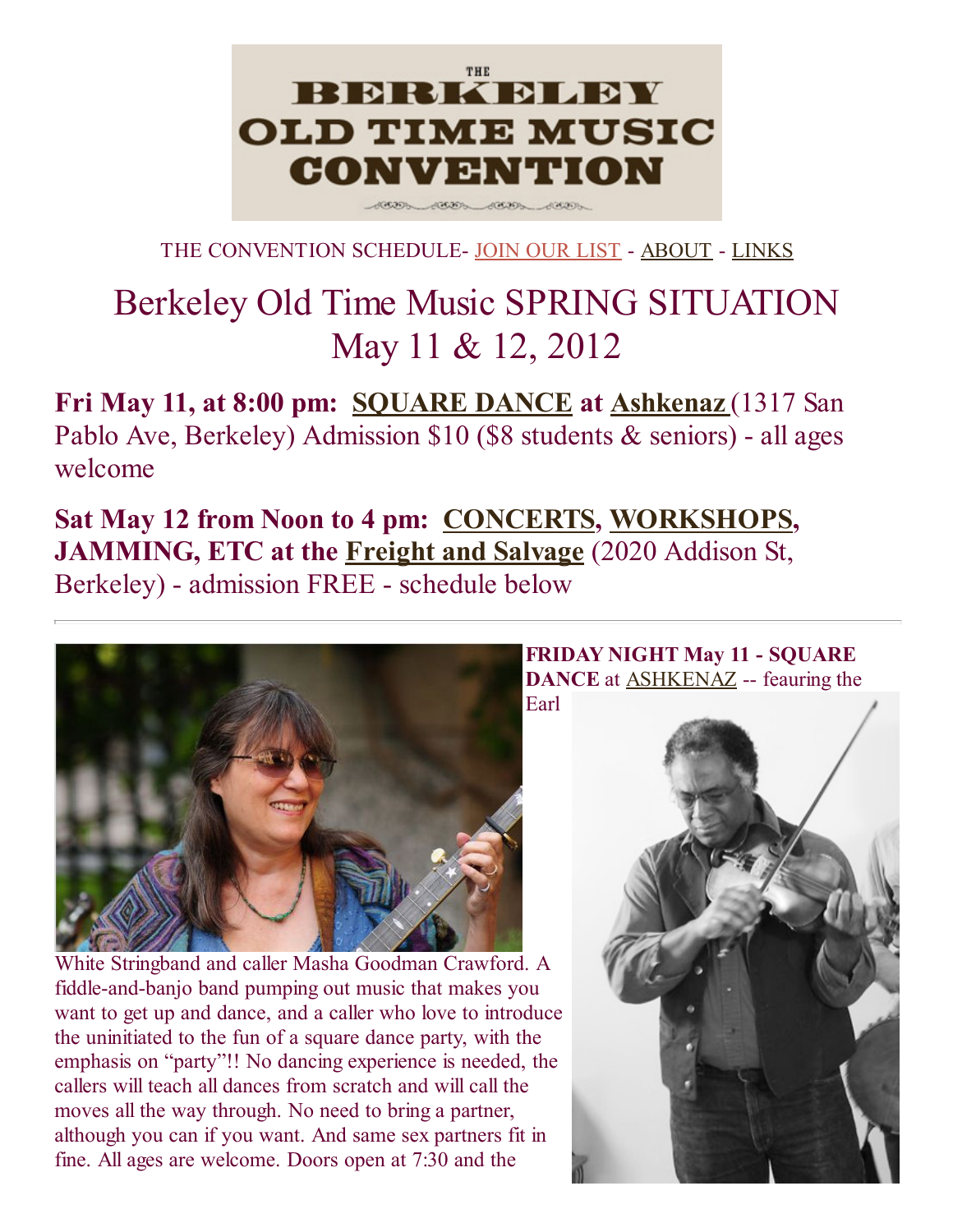dance will start at 8:00. Ashkenaz is located at 1317 San Pablo Avenue, Berkeley -- just south of Gilman Street. Free parking across the street in the REI lot. Beer, wine, soft drinks and snacks are available for purchase.

Masha [Goodman](http://www.oldsolesmusic.com/) Crawford learned to play banjo, tinwhistle, and buckdance back in the late 70's. She became the main caller for the Chicago Barn Dance Company, teaching clogging, calling dances, and performing with a wonderful bunch of musicians including Mark Gunther, Mark Ritchie, Fred Feild, Brad Leftwich, John Lilly, Steve Rosen, Lynn "Chirps" Smith and others. She performed, called dances, and taught at the Chicago Folk Festival, Old Town School of Folk Music, Wheatlands Folk Festival, Holstein's, and loads more that she can't remember. Moving to England and Ireland in the 80's, she performed at the Eastbourne Folk Festival, Cheddar Folk Festival, the Dun Laoghaire Fraochan Festival with Dublin band Fire Hose Reel, and at similar venues across Europe. She moved to California 'round about '96, where she performs in the "Winter Night's Yeow" tour, the Strawberry Music Festival, and as a frequent guest artist with Faux Renwahs.

Earl White has been a prominent figure in the old-time music and dance community for more than 30 years. An original and founding member of the famed Greengrass Cloggers, he has danced to many of the fiddling legends, including Tommy Jarrell, the Highwoods Stringband, Plankroad Stringband, The Red Clay Ramblers, and the Hot Mud Family, to name a few. Earl White received his first fiddle in 1974 and is one of few Black Americans reviving the music that was once an important part of rural black communities and life on plantations in the American southeast. Earl is known for his extensive repertoire of unusual tunes, and his driving, energetic, heartfelt style. Joining Earl will be Maxine Gerber, Adrienne Davis, and Allegra Yellin.

For those who want a break from dancing, join the jam session in the back studio, open to all comers.

#### SATURDAY May 12 -- FREE EVENTS at the [Freight](http://www.freightandsalvage.org/) -- here's the SCHEDULE (subject to change; updated 5/4/12)

In the LOBBY:

There will be jamming in the lobby, beginning with the OPEN BAND for the family dance, as well as nooks and crannies upstairs, and outside if the weather cooperates.



Noon to 1:00pm: FAMILY DANCE with caller Erik [Hoffman](http://www.erikhoffman.com/) and OPEN BAND (this means YOU!) led by Geff & Masha [Crawford](http://www.oldsolesmusic.com/) in the lobby -all ages welcome! Dances will be geared towards families and kids, with some that even a babe in arms can do! You don't need to bring a partner, and no previous experience is necessary, Erik will teach all the moves. And when you're worn out from dancing, pick up an instrument and join in the open band!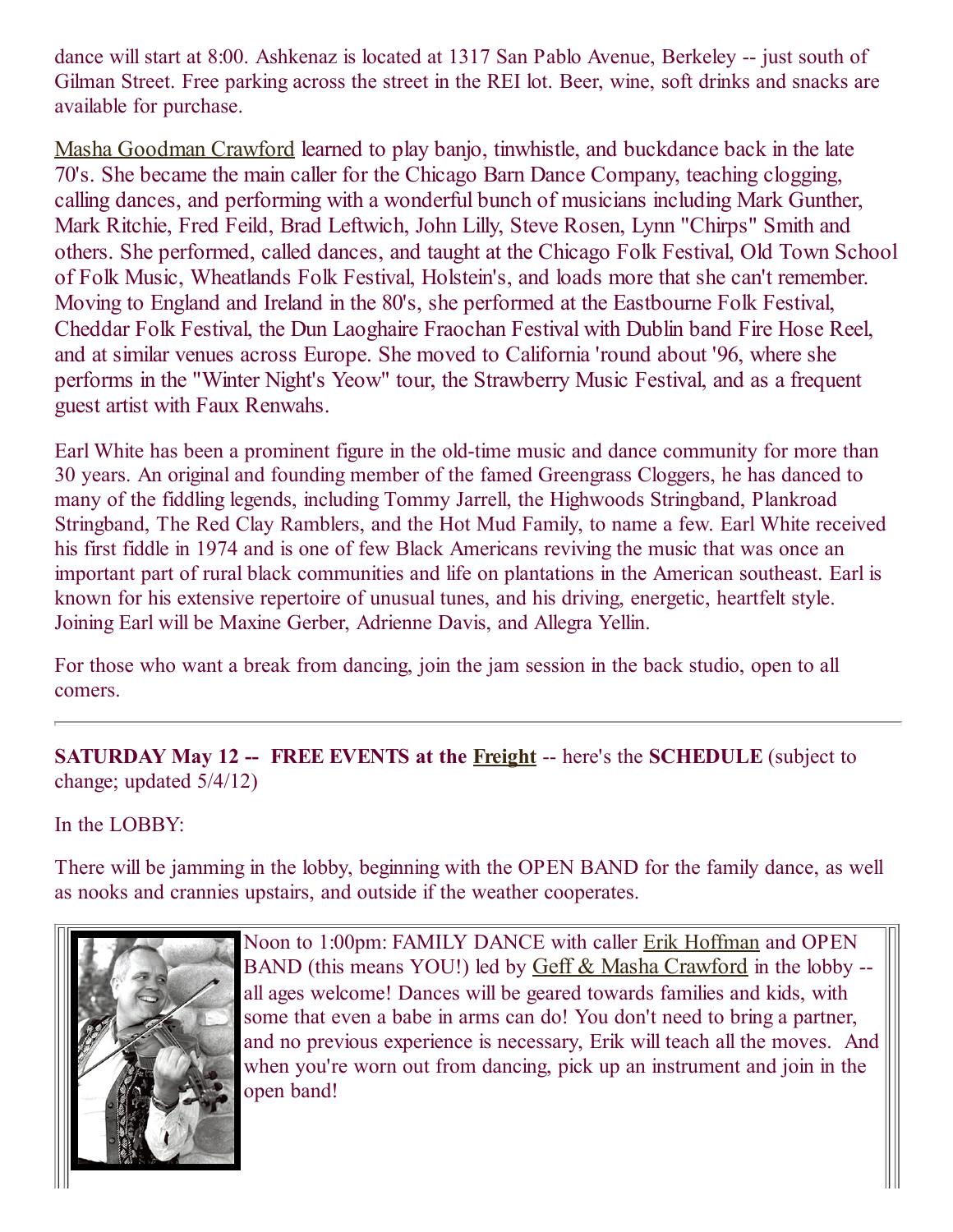1:30pm3:00pm: [Stewart](http://home.earthlink.net/~stewballsparlor/index.html) Port, luthier and instigator of the Tin Can Banjo [Project](http://www.tincanbanjo.com/), will be leading a "Build An Instrument" workshop for kids and families in the lobby bring your own tin can! See pictures from last year [here](http://www.flickr.com/photos/25674315@N03/sets/72157626526211103/).

### <span id="page-2-0"></span>In the CONCERT HALL:

|                                                                                                                                                                                                                            | 12:10-12:30 pm: The Ragtime Skedaddlers<br>(Dave Krinkel, Nick Robinson and Dennis Pash)<br>explore the long tradition of ragtime music<br>played on stringed instruments, with twin<br>mandolin rags, cakewalks, two-steps, marches<br>and waltzes from late 19th and early 20th<br>century America. Their <i>initial CD</i> has received<br>praise and rave reviews from ragtime and jazz<br>afficianados as well as lovers of string band<br>music, and they will be debuting their new CD<br>Mandolins at the Cake Walk. |
|----------------------------------------------------------------------------------------------------------------------------------------------------------------------------------------------------------------------------|------------------------------------------------------------------------------------------------------------------------------------------------------------------------------------------------------------------------------------------------------------------------------------------------------------------------------------------------------------------------------------------------------------------------------------------------------------------------------------------------------------------------------|
| 12:40pm-1pm: Black Crown Trio combine<br>the best elements of old-time stringband<br>music and Bill Monroe's "high lonesome"<br>sound to create a unique fusion that is at once<br>old-school and brand spanking new. John |                                                                                                                                                                                                                                                                                                                                                                                                                                                                                                                              |

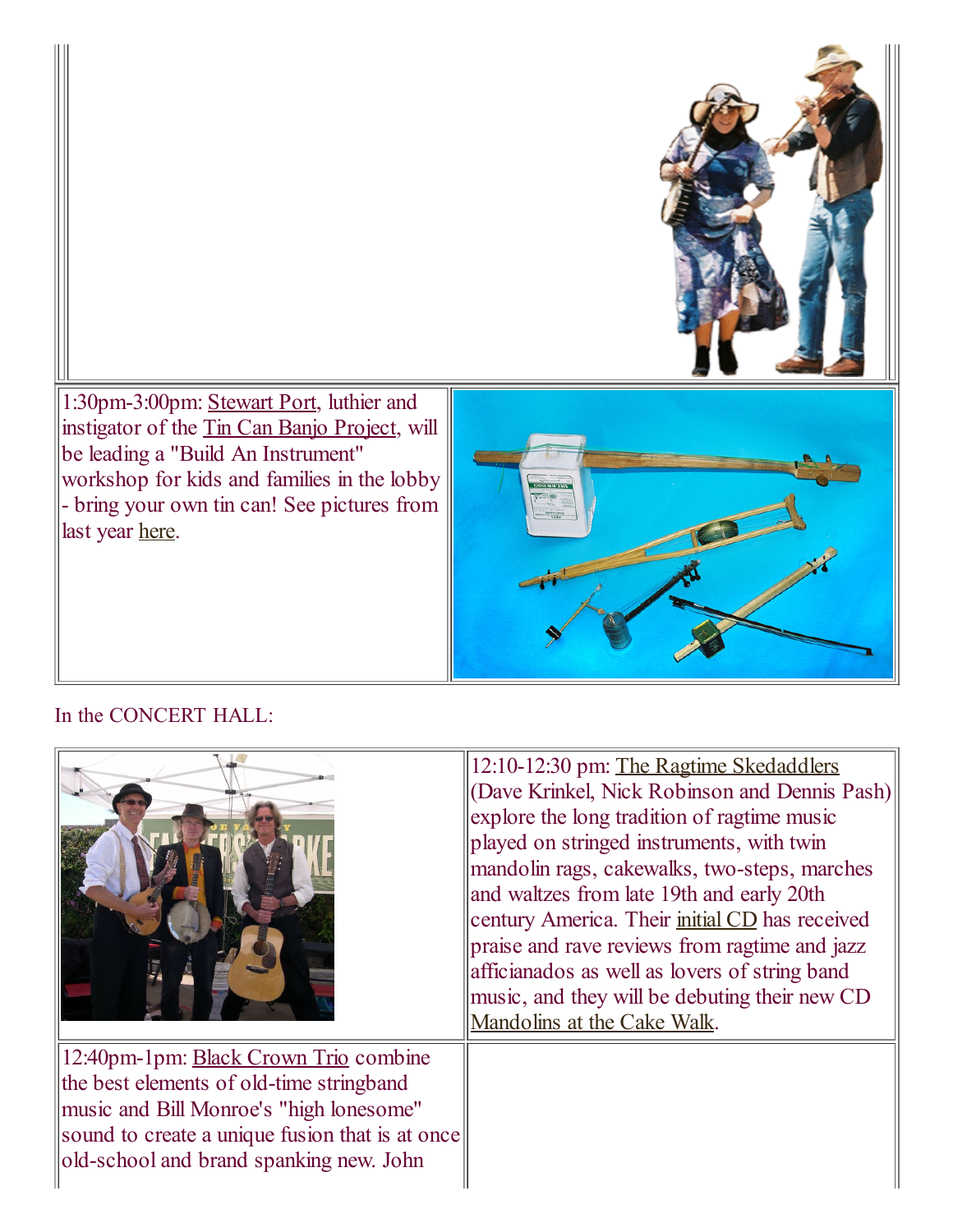McKelvy made his debut to bluegrass & old time fans as the high lonesome vocalist, guitarist and songwriter for the hillbilly gothic pioneers, The Earl Brothers. Matt Knoth, hails from San Jose, CA where he grew up listening and playing bluegrass and old-time music with his father, Al. In addition to the 5 string banjo, Knoth is a well respected flatpicking guitarist and founding member of the rocking old-time group, The Mercury Dimes. Elise Engelberg, a Kentucky native, got her start in music as a classical violinist. After moving to California, she rediscovered her bluegrass roots and began learning to play the fiddle. Since then, she has became a sought after fiddler in the Bay Area old time scene. Elise has recorded with the Crooked Jades, The Mercury Dimes and has toured with the Stairwell Sisters.





[1:10pm1:30pm:](http://www.dianeferlatte.com/) Dianne Ferlatte & Erik Pearson - stories for all children. Diane Ferlatte is a nationally-aclaimed storyteller whose repertoire includes fables, folktales, legends, ghost tales, historical tales, and contemporary and personal stories. Ferlatte sees herself as a preserver of the oral tradition, folk history, culture, and values. She received The National Storytelling Network's Oracle 2002 Circle of Excellence Award and The National Association of Black Storytellers Zora Neale Hurston Award. Her storytelling CD Wickety Whack—Brer Rabbit is Back was a 2008 Grammy Award nominee for Children's Spoken Word. Erik Pearson, who has performed and recorded with the Crooked Jades and numerous other bands, accompanies Diane on banjo and guitar.

1:40pm-2:00pm: The Drifter Sisters - The Drifter Sisters are Berkeley-bred beauties Robin [Fischer](http://www.robinrfischer.com/) (red-hot fiddle stylings) and Allegra Thompson (classic country crooning). You can usually find them playing Blue Honky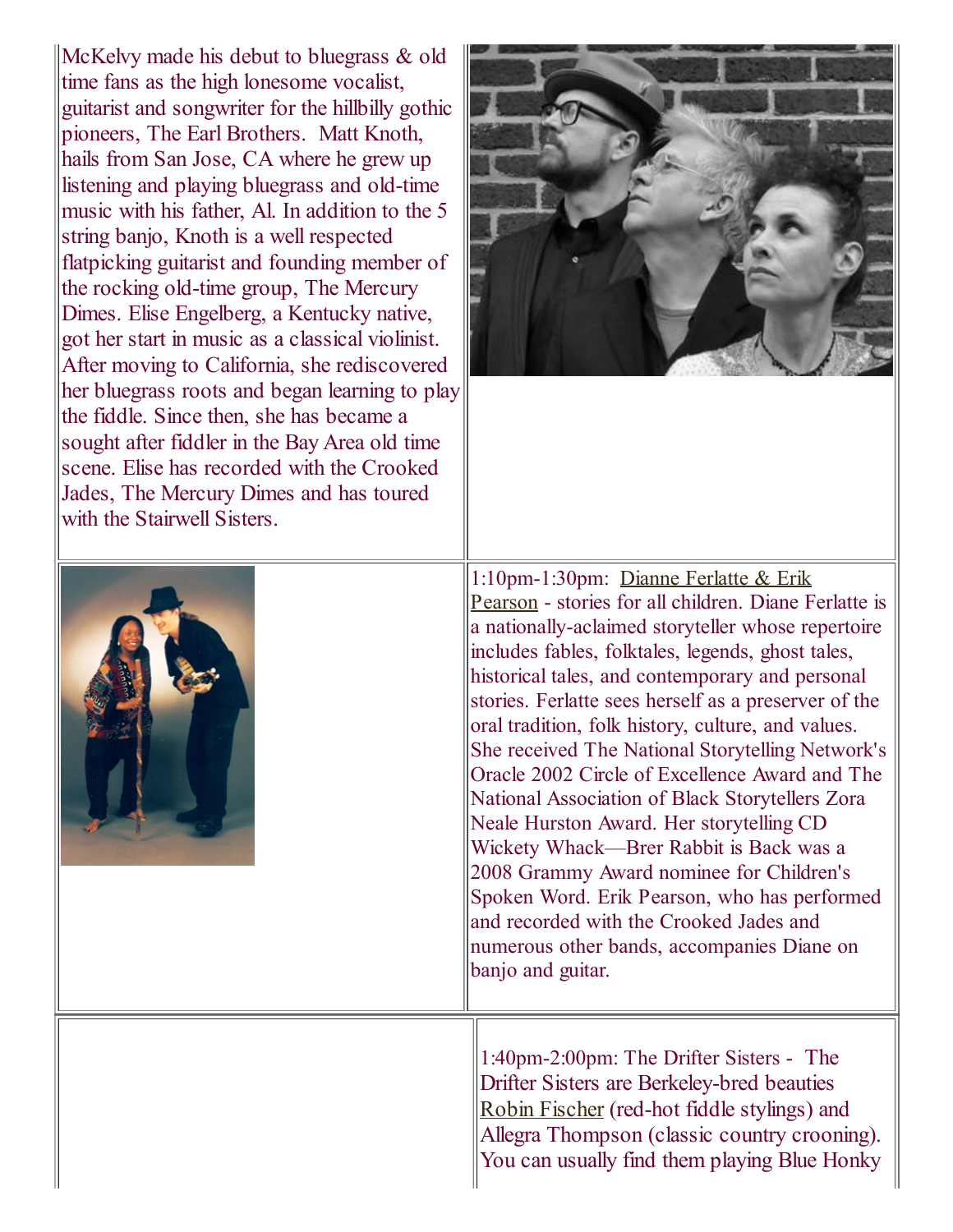

Time tunes while nestled between flower-sellers at the Farmers' Markets.

2:10pm2:30pm: [Laura](http://www.theteasippers.com/laura_bio.html) Lind has a powerful unique voice and an extensive repertoire of traditional historic songs and fiddle tunes, and is a prolific and published song writer. She rocks and sings the blues. In 2007 her lead-picking on Autoharp won 1st place in the miscellaneous category at the Fiddle & Bango (sic) Contest, Columbia, California, . She was voted first place three-years-in-a-row in a vocal duet as "People's Choice for Outstanding Performance on the Open Stage" at the Mt. Laurel Autoharp Gathering in Pennsylvania (1998 2000). Her duet album, "Wild [Birds"](http://www.cdbaby.com/cd/lindnmiller) received airplay in 17 countries, and the West County Professional Tea Sippers debut studio CD "The [Kettle](http://www.cdbaby.com/teasippers) Is On" received an award for the Best Old-timey CD of 2010 from the National Traditional Country Music Association.





2:40pm-3pm: The Rhythm Rangellers are a family band that plays a wide variety of music. Paul Rangell and Emily Abbink were original members of [Bayo](http://www.bayouseco.com/node/37) Seco and most recently have been appearing weekly in Santa Cruz performing Italian, Mexican, and Puerto Rican music on mandolin and guitar. With their sons Ben and Rafael, they have appeared regularly at the BOTMC string band contest - see a video [here.](http://www.youtube.com/watch?v=vWG2CQUKjXE)

3:10pm3:30pm: Alex Sharps first appeared on the Freight stage two years ago at the 2010 Spring Fling. He has [continued](http://berkeleyoldtimemusic.org/springfling.html) to grow as a [musician,](http://www.facebook.com/themboysband) most recently playing with Them Boys, the Bay Area's exciting new youth acoustic quartet (average age is 16.25). Today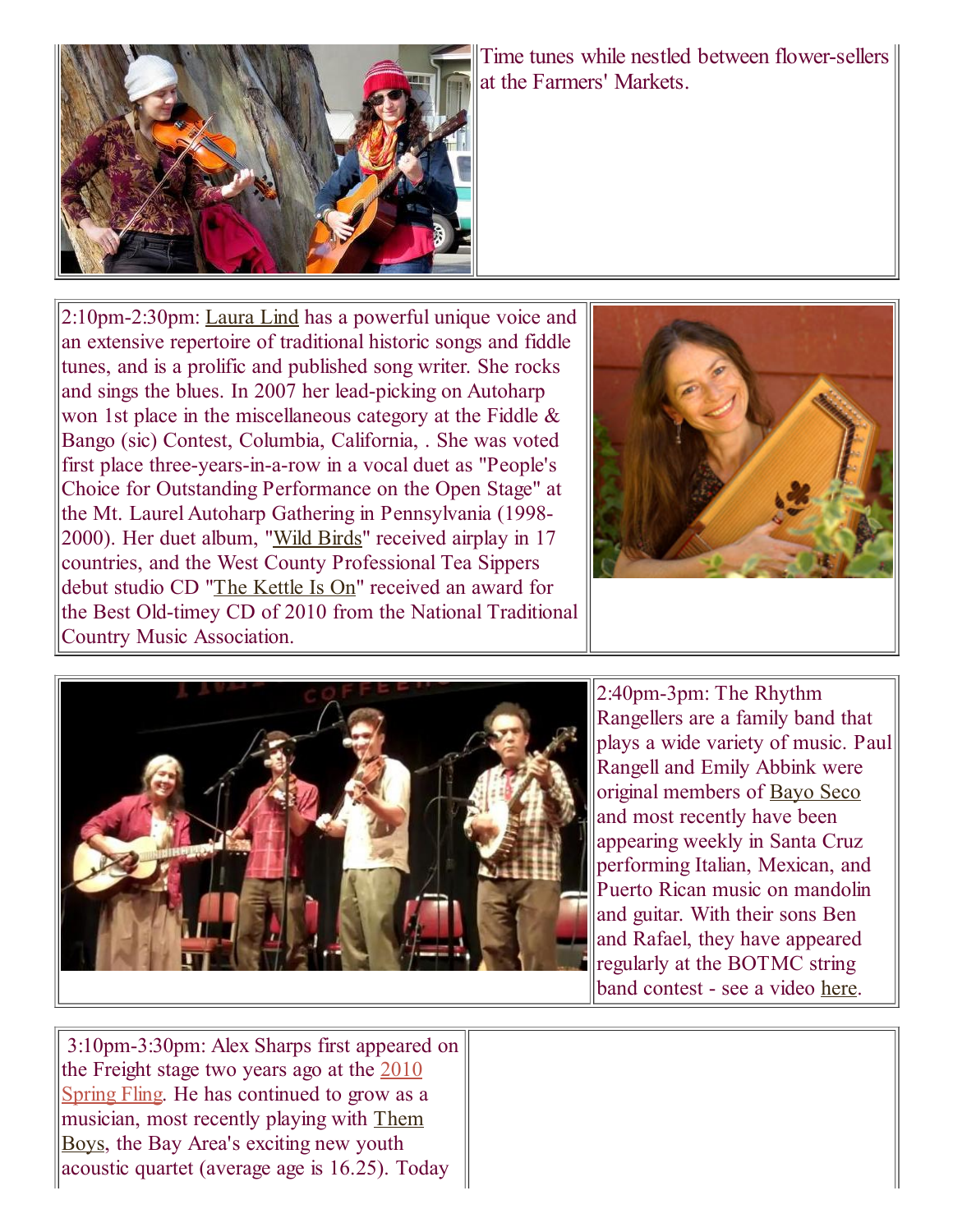Alex will be doing a solo set featuring his stellar fiddle and banjo playing.





3:40pm-4:00pm:

TWICE AS NICE - Mark Olson and Penelope "Penny" Critchlow: Singing and playing in the tradition of recordings by the Carter Family, early Country and Bluegrass music, String Bands, and the cherished harmony duets of the Delmore Brothers and the Louvin Brothers among others.

#### <span id="page-5-0"></span>UPSTAIRS: Workshops!

1:00pm1:55pm Fiddle: Earl White Harmony Singing: Penny Critchlow and Mark Olson Autoharp: [Laura](http://www.theteasippers.com/laura_bio.html) Lind Old Time and Rag Time: A Listening Session on Shared Tunes - Nick [Robinson](http://www.myspace.com/ragtimeskedaddlers) & David Brown

2:00pm2:55pm Old Time Mandolin: Eric [Thompson](http://www.ericandsuzy.com/) Stringband Blues: Suzy [Thompson](http://www.ericandsuzy.com/) Beginning Fiddle: Eric [Hoffman](http://www.erikhoffman.com/)

3:00pm3:55pm Banjo: Ben Sigelman Mountain Dulcimer: DJ [Hamouris](http://www.djhamouris.com/) Guitar: [Karen](http://www.knuckleknockers.com/) Celia Heil - Fiddle tune backup, intermediate level: for those who know and can play basic chords and a few bass runs. More advanced players might pick up some tips as well! Hambone: Eric [Hoffman](http://www.erikhoffman.com/)